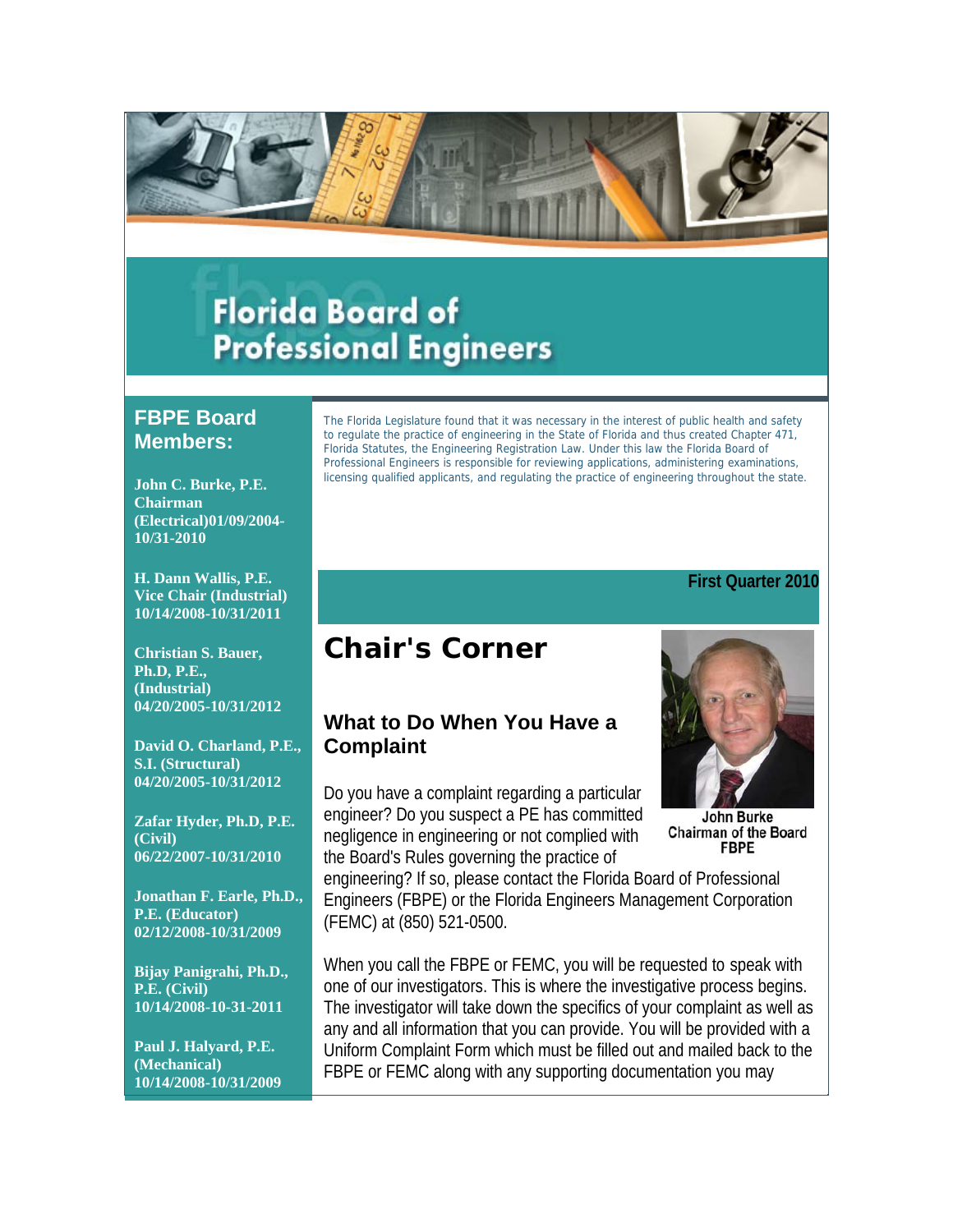#### **Nola Garcia (Public) 02/12/2008-10/31/2010**

**Mary M. Young (Public) 10/14/2008-10/31/2011**

**Vacant (Civil) Counsel to the Board: Michael Flury, Esquire Assistant Attorney General**

## **Board of Directors Florida Engineers Management Corporation**

**Gary Kuhl, P.E. Chair** 

**Ernest Cox, III, P.E. Vice Chair** 

**Melvin W. Anderson, Ph.D. P.E.** 

**Robert J. Lombardo, P.E.** 

**Robert H. Hosay, Esquire** 

**Bert Combs, Esquire** 

**Roger Jeffery, P.E.**

**Officers of Florida Engineers Management Corporation & Staff to the Board of Professional Engineers**

**Carrie A. Flynn, FBPE** 

have. The information contained on this form will be analyzed, and, if determined to be legally sufficient to begin an investigation, will be assigned a case number. Generally speaking, a complaint is legally sufficient to justify the initiation of an investigation if it meets two tests. First, it must allege a violation of statutes or rules over which the FBPE has jurisdiction to act, and, second, it must set out sufficient specific verifiable facts underlying the allegations so as to allow FEMC, which acts on behalf of the FBPE, to determine that a violation of those statutes or rules may have occurred and that an investigation is warranted- supposition or surmise is not sufficient. If it is determined the complaint is not legally sufficient, it will be dismissed at this point. If legal sufficiency is found, the complaint will be fully investigated.

At that time, in nearly all cases the subject of the investigation will be notified while, the investigator will contact and interview witnesses, and gather documentation. If the complaint stems from a technical issue involving the practice of engineering, such as a complaint that a PE practiced negligently, an independent PE consultant, with expertise in the field of engineering at issue, will likely be forwarded the file for review and a professional opinion will be received. The investigator will then summarize the results of the investigation in an Investigative Report that will be reviewed by the FBPE's prosecuting attorney. Then the Investigative Report with the prosecutor's recommendation will be forwarded to the Probable Cause Panel of the FBPE.

The Probable Cause Panel consists of three members. At least two of these members must be sitting FBPE Board members and, at least two must be PEs. One of the members may be a former FBPE member and one may be a non-PE (consumer). Presently, the Panel is made up of three PE members, one of whom is a past Board member. The Panel will review the Investigative Report and supporting documentation, as well as the recommendation of the Board's prosecutor, and will determine whether there is "probable cause" to believe a violation of the Engineering Practice Act has occurred.

A finding of "no probable cause" means that the case will be dismissed. Cases can and will be dismissed for a variety of reasons. For example, the facts gathered during the investigation may be such that a finding of negligence cannot be sustained at all or cannot be proven by clear and convincing evidence-the evidentiary standard which the FBPE must meet to discipline a PE's license. Sometimes, crucial witnesses are unable to be located or documentation necessary for the successful prosecution of the case may have been destroyed. Other times, the independent PE consultant retained by FEMC may opine that the subject PE's conduct, while not perfect, met adequate engineering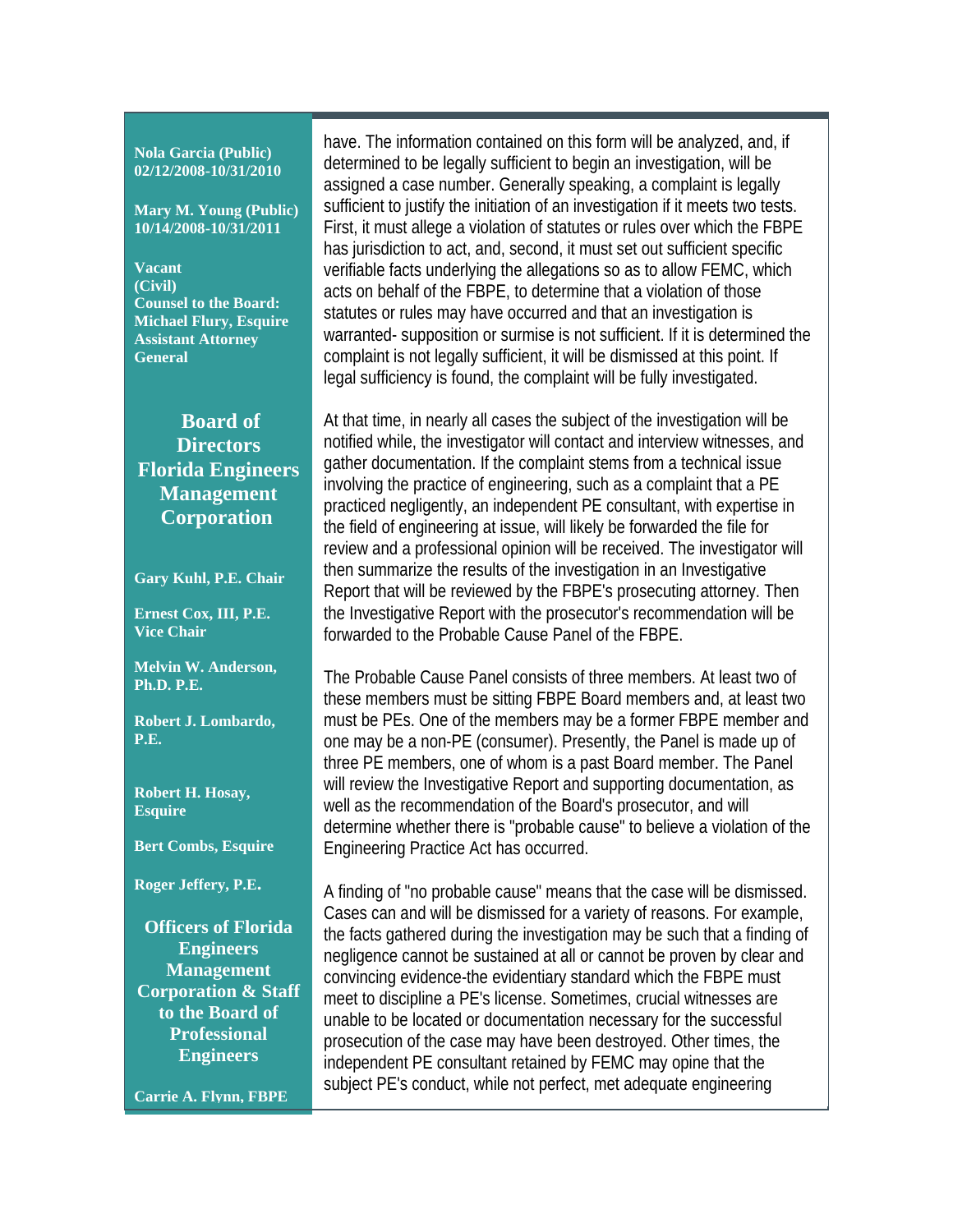#### **Executive Director FEMC President**

**John Rimes, FBPE Prosecuting Attorney & FEMC Vice President**

**Deborah Head, FBPE Comptroller & FEMC Secretary/Treasurer**

**Zana Raybon, FBPE Assistant Executive Director**

**Brian Lynch, Mgr of Applications & Licensure & Office Publications**

**Licensure Staff: Lisa Simmons Alan Levin Joy Bell Michelle Hov Rebecca Valentine Terri Jones Nancy Wilkins**

**Legal Staff: Sandee Maige Shannon McCoy Jerry Ongley, Investigator Wendy Gregory** 

**Rebecca Sammons - Executive Assistant to the FBPE Executive Director**

**Amanda Day-Janecek, Assistant to FBPE Comptroller**

**Claudia Berry Technical-Scanning** 

**Angie Henricks Customer Service** 

**Louise Robinson Customer Service** standards. Occasionally, even if a violation exists it is of such a minimal nature that a letter of guidance, which is not considered discipline, adequately resolves the matter. In these cases the prosecutor may recommend that the Panel dismiss a case entirely or dismiss a case with the issuance of a letter of guidance. The Panel may also make this decision independently. In all events, however, it is the Panel that ultimately determines to close a case or to charge a PE.

If the Panel finds probable cause to believe a violation has occurred, a formal Administrative Complaint will be filed against the subject of the investigation. This complaint will contain an adequate statement setting out the relevant facts discovered during the investigation as well as the rules and statutes the engineer is charged with violating. At this point, the subject of the complaint must determine how to proceed.

Chapter 120, Florida Statutes, and Chapter 28-5, Florida Administrative Code, outline the procedures to be followed once a formal complaint has been filed. There are two types of hearings available to the person charged - those involving disputed issues of fact and those not involving disputed issues of fact. If the facts contained in the Administrative Complaint are not disputed, the subject will appear before the FBPE at which time the Board will determine an appropriate disciplinary penalty. An "Informal Hearing" is a proceeding before the Board in which the facts in the Administrative Complaint which decide guilt or innocence are not in dispute and the parties simply argue the law, i. e., whether those facts constitute a violation, and what penalty, if any, should be imposed. Most importantly, in an "Informal Hearing" neither the PE nor the prosecutor get to present new facts or to dispute the agreed upon facts upon which the Board will reach its decision.

If the PE charged disputes the facts contained in the Administrative Complaint, the PE may elect a formal hearing before the Division of Administrative Hearings (DOAH). DOAH will appoint an Administrative Law Judge to preside over a hearing that is held at a location chosen by the subject or, more likely, via a videoconference in Tallahassee and at the PE's place of choice. The Board's prosecutor and the subject will each present witness testimony and evidence with the Administrative Law Judge (ALJ) sitting as a fact finder. At the close of the hearing, the ALJ will prepare a Recommended Order which contains the judge's Findings of Fact, Conclusions of Law, and Penalty Recommendation, if that is applicable. The Recommended Order is a recommendation only; the Board has final action authority. However, in almost all cases the law strictly limits the FBPE's authority to amend or reject the ALJ's factual findings, legal conclusions, and recommendation. This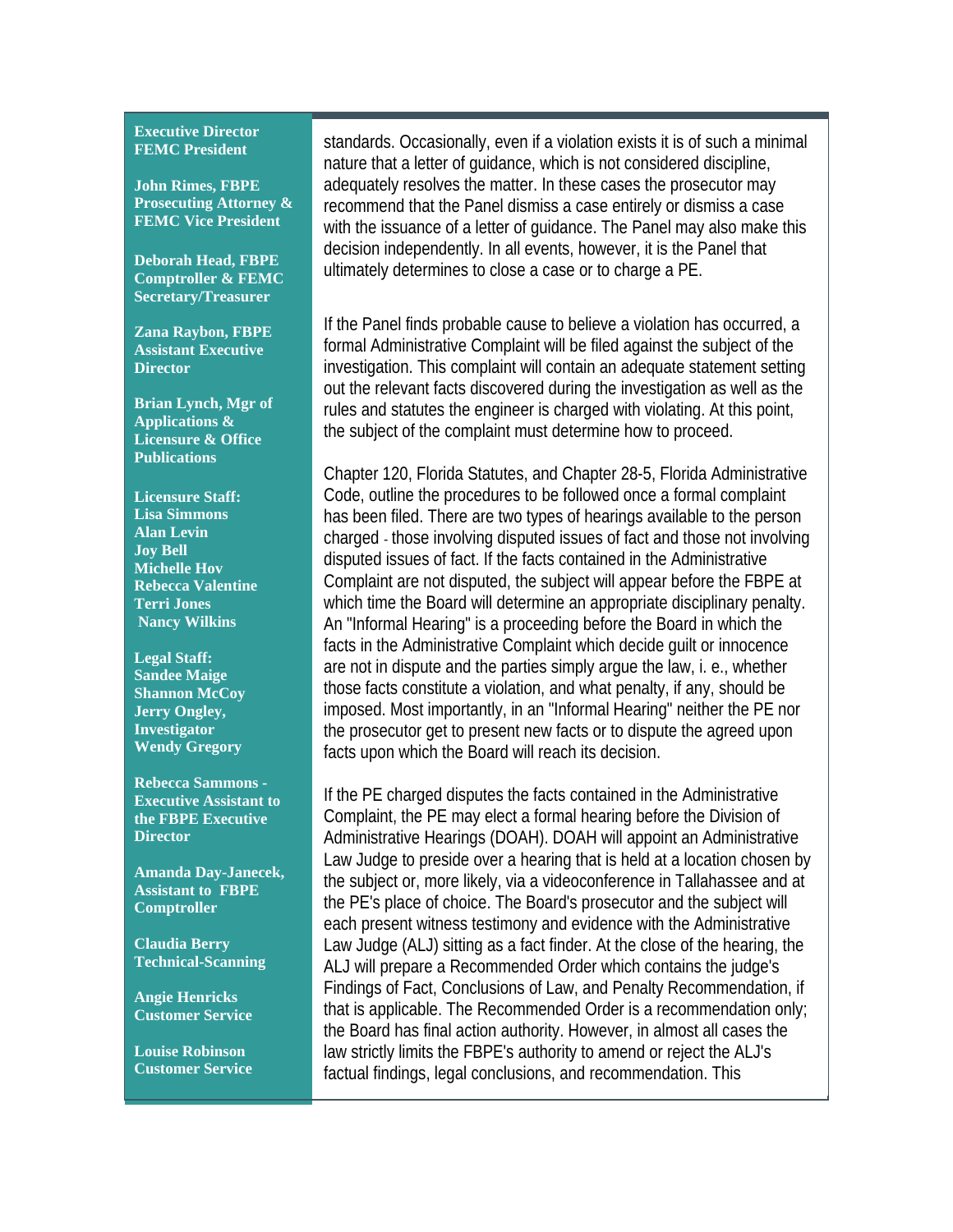| www.fbpe.org<br>2507 Callaway Road, Ste<br><b>200</b><br>Tallahassee, Fl 32303<br>850-521-0500<br>fbpenewsletter@fbpe.org | recommendation will be presented to the Board at a regularly scheduled<br>meeting for consideration at which time the Board will determine what, if<br>any, discipline should be taken. The Board has adopted Disciplinary<br>Guidelines in its Rules (Rule 61G15-19.004) which act as a fairly<br>complete roadmap setting out the breadth of the Board's choices when<br>imposing sanctions upon a PE's license.                                                                                                                                                                                                                                                                                                                                                                                                                                                                                                                                                                                                                                                                                                                                                                                                                                                                                                      |
|---------------------------------------------------------------------------------------------------------------------------|-------------------------------------------------------------------------------------------------------------------------------------------------------------------------------------------------------------------------------------------------------------------------------------------------------------------------------------------------------------------------------------------------------------------------------------------------------------------------------------------------------------------------------------------------------------------------------------------------------------------------------------------------------------------------------------------------------------------------------------------------------------------------------------------------------------------------------------------------------------------------------------------------------------------------------------------------------------------------------------------------------------------------------------------------------------------------------------------------------------------------------------------------------------------------------------------------------------------------------------------------------------------------------------------------------------------------|
|                                                                                                                           | Lastly, the PE may determine to enter into a Settlement Stipulation with<br>the FEMC prosecutor to try to resolve the case. With each<br>Administrative Complaint sent out such a Stipulation will be included in<br>the packet. This Stipulation, in almost all cases, will reflect the penalty<br>recommendation recommended by the Probable Cause Panel when it<br>authorized the Complaint. The Panel makes such a recommendation to<br>the FEMC prosecutor, which is not binding, but offers the Panel's<br>assessment of what an adequate penalty would be if the charges are<br>proven. The Board, when it ultimately acts, considers the Panel's<br>recommendations but is not bound by them. Of course, the Stipulation<br>sent out with the Administrative Complaint may be further modified as a<br>result of negotiations with the FEMC prosecutor. If the PE and the<br>prosecutor ultimately enter into a Stipulation, the agreement is<br>presented to the Board which has the final say. The Board may accept<br>the Stipulation, reject it completely, or offer a Counter Stipulation<br>reflecting its terms for resolving the case. In any event, the PE, if a<br>Stipulation is rejected, still retains the right to proceed to one of the two<br>types of administrative hearings discussed above. |
|                                                                                                                           | After such a hearing, the Board will enter a Final Order. Any PE who is<br>disciplined by the Board after a hearing is entitled to judicial review and<br>may file an appeal in the District Court of Appeal either in Tallahassee,<br>where the Board maintains its headquarters, or where the PE resides.<br>This appeal must be filed within thirty (30) days after the rendition of the<br>order being appealed.                                                                                                                                                                                                                                                                                                                                                                                                                                                                                                                                                                                                                                                                                                                                                                                                                                                                                                    |
|                                                                                                                           | This has been just a brief summary of the disciplinary process. The<br>quest for professionalism begins with and depends upon professionals<br>exercising their responsibility to file a complaint if they have knowledge<br>or reason to believe that any person or firm is guilty of violating any of<br>the provisions of Chapter 471, Florida Statutes, or the rules of<br>professional conduct.                                                                                                                                                                                                                                                                                                                                                                                                                                                                                                                                                                                                                                                                                                                                                                                                                                                                                                                    |

 $\sim$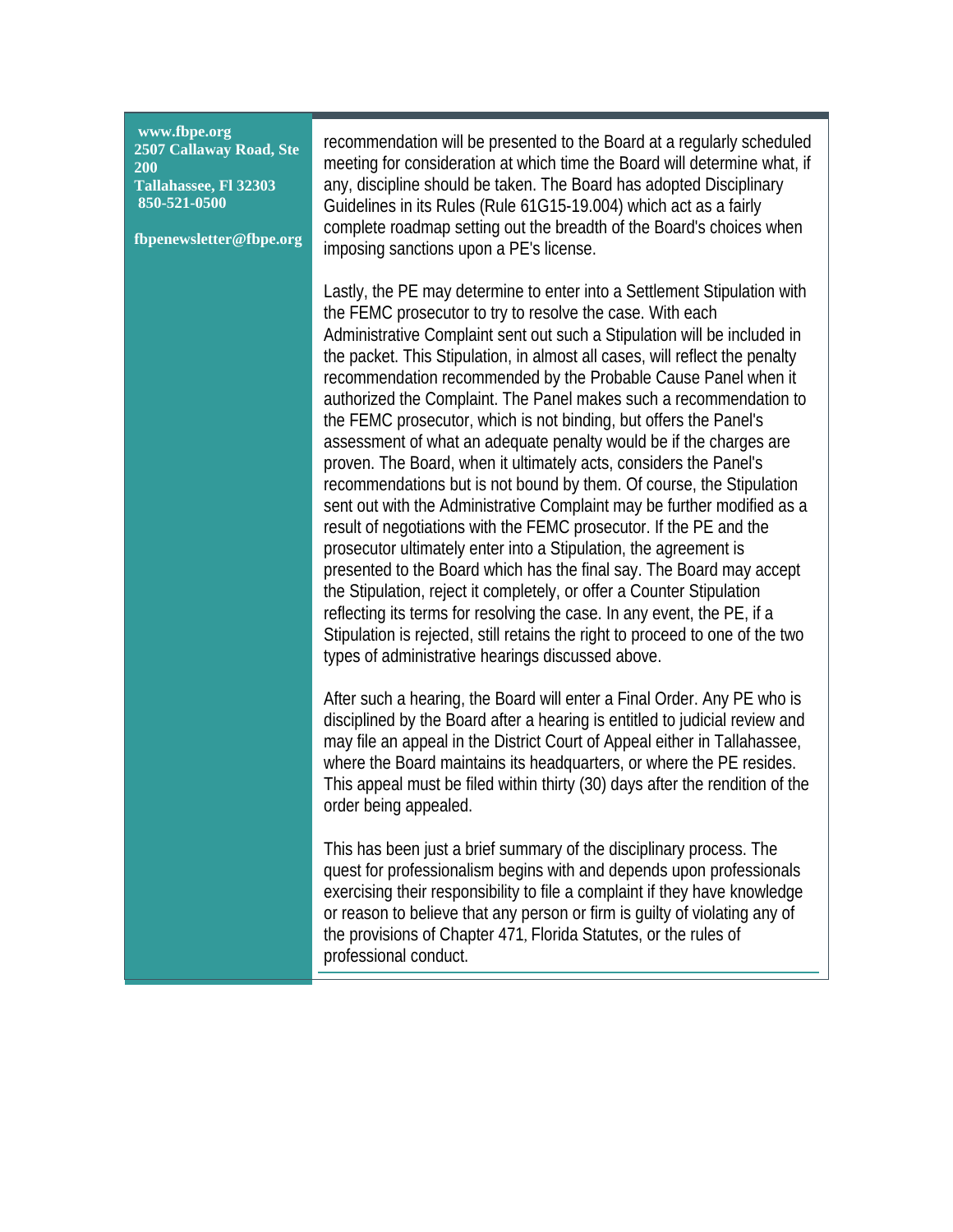#### *Executive Director's Message*

2010 will be a busy year for FEMC as we begin the countdown to the 2011-13 renewal.

In the last newsletter, I cited changes in the reporting of continuing education hours. Providers are now required to download directly to the Department of Business and Professional Regulation records of attendance of Florida



Carrie A. Flynn<br>Executive Director

licensees. This requirement is part of ongoing effort to make renewal easy and convenient for the licensee. It is our goal to make renewal as easy as possible. When you receive your notice of renewal in November of 2010, you should be able visit myfloridalicense.com, pay the fee by credit card and complete renewal. For the last renewal licensees enjoyed a fee waiver for renewal. **The renewal for 2011-13 will not include a fee holiday.** The renewal will be \$125 plus \$5.00 unlicensed activity fee for a total of \$130.00. Be sure to read the continuing education article appearing in this issue.

Examinations:

#### **NCEES revises the structural examination effective with April 2011 Exam**

For specific details on the change visit NCEES.org. The change in examination format is effective with the April 2011 examination. This change affects future applicants for initial licensure by examination. When applying the applicant must determine their discipline of examination, they can choose the general civil or structural. Applicants selecting the discipline of structural engineering will have to complete a 16 hour structural examination focusing on vertical and lateral forces. Passing this examination may assist in application by endorsement in those states which require a special structural examination for licensure in their state.

If you are presently licensed and have applied and passed the Structural I examination you should consider the Structural II examination in October of 2010 as an additional discipline. This will be the last time the Structural II examination will be offered. If you do not apply and pass the Structural II examination and you later apply in a state with specific structural examination requirements you may be subject to having your application denied.

If you are licensed in Florida and are interested in sitting for this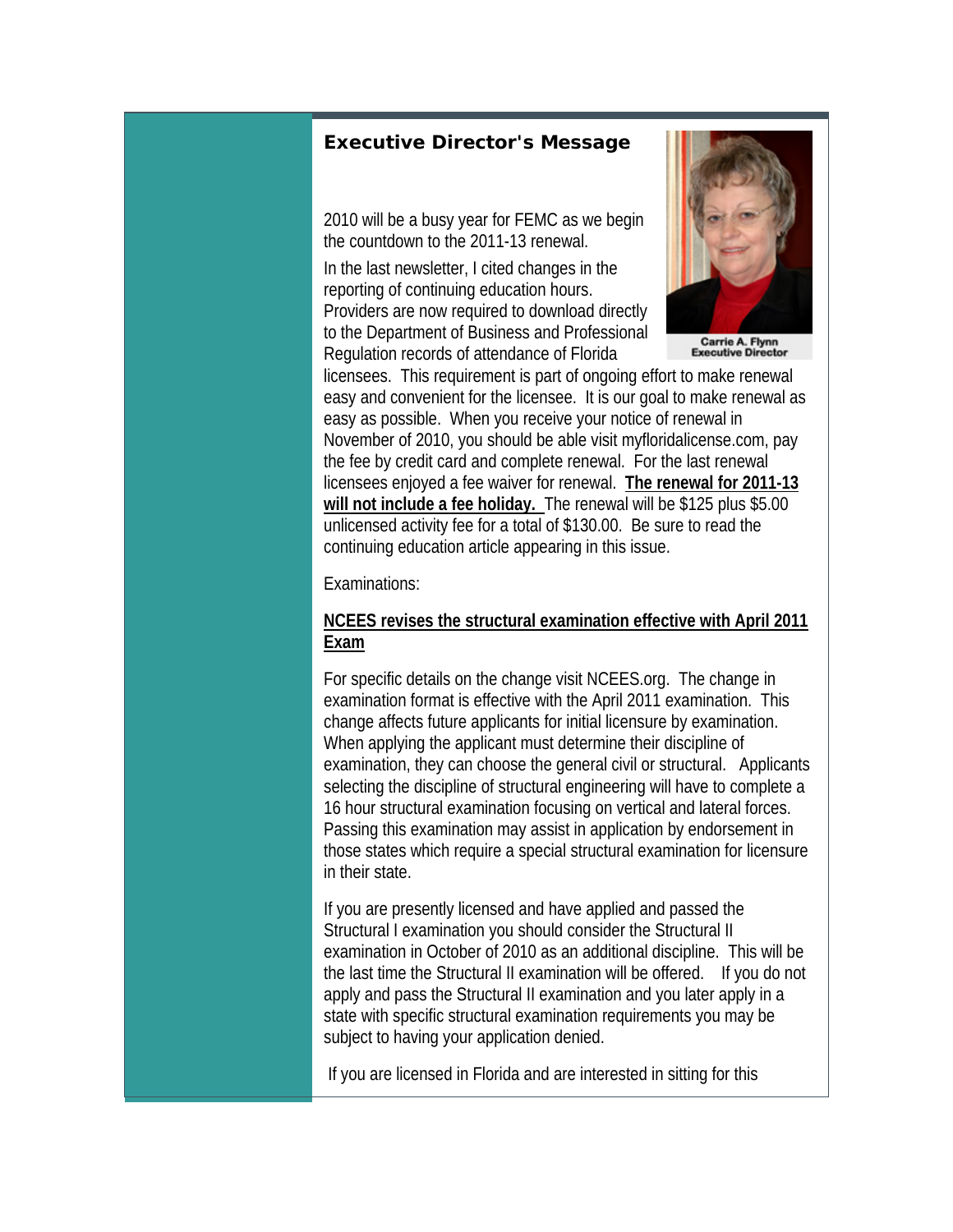examination once it is offered you may apply with the application for additional discipline. You will not receive an additional license card, however; your record will be updated with the information.

#### **Special Recognition**

Mr. Paul Tomasino, P.E. recently completed his eight year tenure on the Florida Board of Professional Engineers. On behalf of the Board and FEMC staff, I want to recognize Mr. Tomasino for his dedication to the Board and the profession through attendance and participation in many Board meetings and his service on the Probable Cause Panel, Application Committee and Rules Committee. Mr. Tomasino we wish you the best in your future endeavors.

### **CE Credits from WETEC**

We have received a number of calls from engineers attending the WETEC 2009 technical sessions last year in Orlando. If you are a Florida PE and want to receive credit for your license renewal in February 2011, please send your name (as it appears on your PE license) and your PE license number to Matt Jones (mjones@wef.org). Matt will enter your CEC (continuing education credits) or PDH (professional development hours)as they appear on your certificates into the Florida license renewal system. **NOTE: You cannot enter these hours. ONLY the approved provider (WEF) can enter the information. The same procedure will apply for WEFTEC 2010 credits.**

## *GET GEARED UP FOR RENEWAL 2011*

It is time to begin advanced steps of preparing for renewal of your Florida Engineering License and/or Certificates of Authorization for the 2011-2013 renewal. All current licenses and certificates will expire at midnight on February 28, 2011. FEMC, on behalf of the FBPE, will mail renewal forms to all license and certificate holders on or before October 31, 2010. Renewal will officially open on or about November 12, 2010. We cannot process renewals in advance of the opening of the renewal window. Once you receive your notice, you may go online to www.myfloridalicense.com to pay for and renew your license.

Licensees enjoyed a fee holiday for the last renewal. However, renewal fees for the 2011-2013 will return to the customary amounts of \$130 (\$125 or renewal and \$5.00 unlicensed activity fee) for PE licenses and \$130 (\$125 or renewal and \$5.00 unlicensed activity fee) for Certificates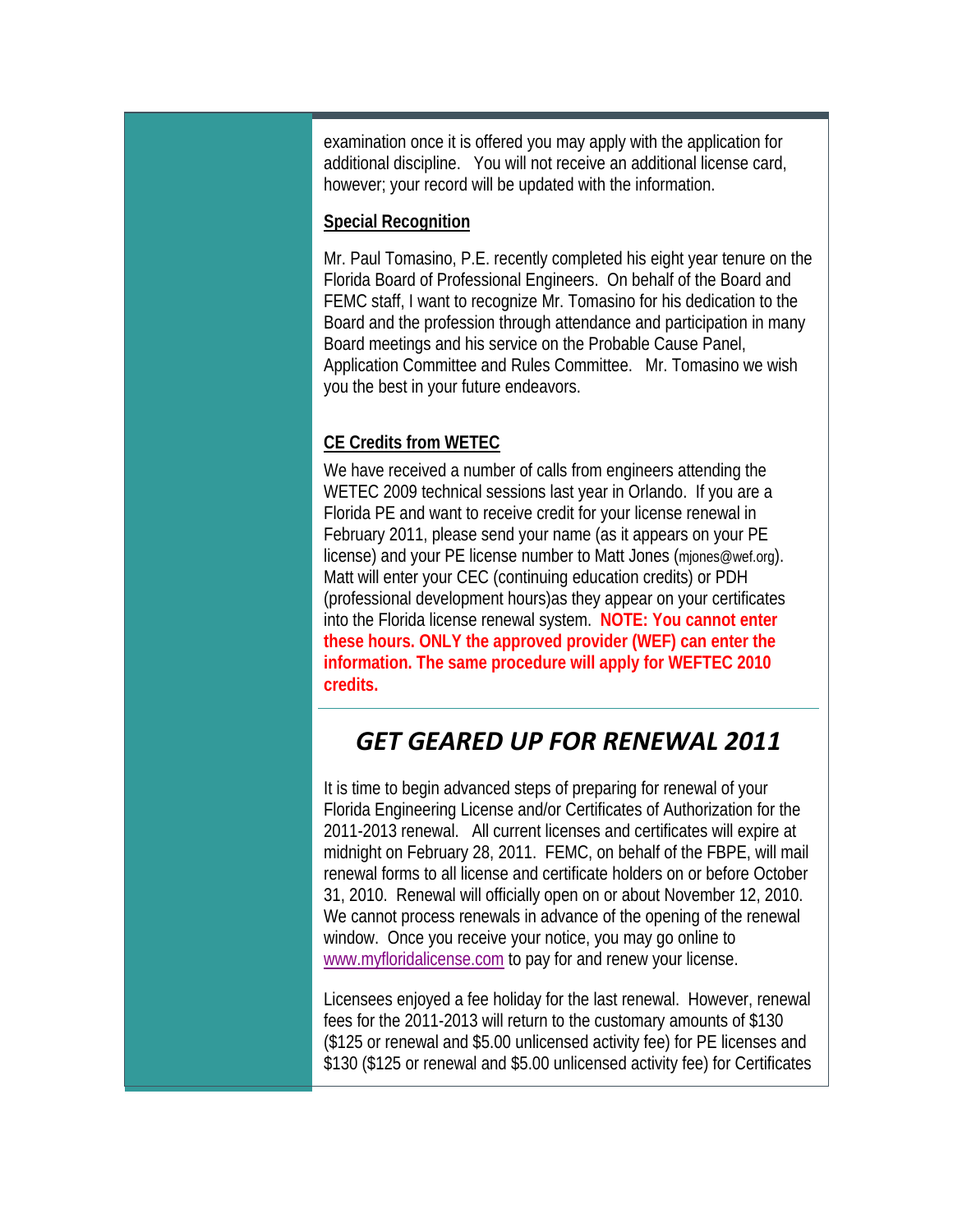#### of Authorization.

As a vital step in preparing for renewal later this year, license holders should verify their license status and confirm entry of the required continuing education hours. You may view your continuing education by logging into your account and clicking on "View Continuing Ed." If you do not see your credits, please contact your course provider. If the course provider does not respond or they have problems with the process, advise them to contact our office.

If you failed to renew during the last renewal period, your license is Delinquent and you will be required pay the \$5.00 renewal fee and \$100 delinquent fee for a total of \$105.00 along with proof of 8 hours of continuing education. The application for delinquent renewal is available from our website. If you fail to pay the delinquent fee and fail to renew for the 2009-2011 period, your license will become NULL and VOID at midnight on February 28, 2011. If your license enters null and void status, you will be required to re-apply for licensure in the State of Florida.

As referenced in previous articles, continuing education is now being reported by course providers. Professional Engineers can no longer self report continuing education hours.

If you are serving as a qualifier for a Certificates of Authorization, please be sure you renew immediately upon the opening of the renewal cycle. This will allow the renewal of the Certificates of Authorization by February 28, 2011. The Certificate of Authorization can only renew after the qualifying engineer has renewed their professional license. If the qualifying engineer fails to renew their license, their license becomes delinquent as well as the Certificate of Authorization.

We encourage licensees to check their continuing education and license status at www.myfloridalicense.com several times a year to ensure that proper reporting has been accomplished. It is especially important to check your status prior to renewal.

If you encounter problems, please notify our office. In this process, please keep in mind the steps we must follow in resolving any problem with your account. Some problems can be resolved by our staff. Other problems require a process of contact with the Department of Business and Professional Regulation. If this is necessary the process may take additional time to revolve. Any reported problem will be evaluated to determine steps required to resolve.

FEMC staff primarily responding to licensees on continuing education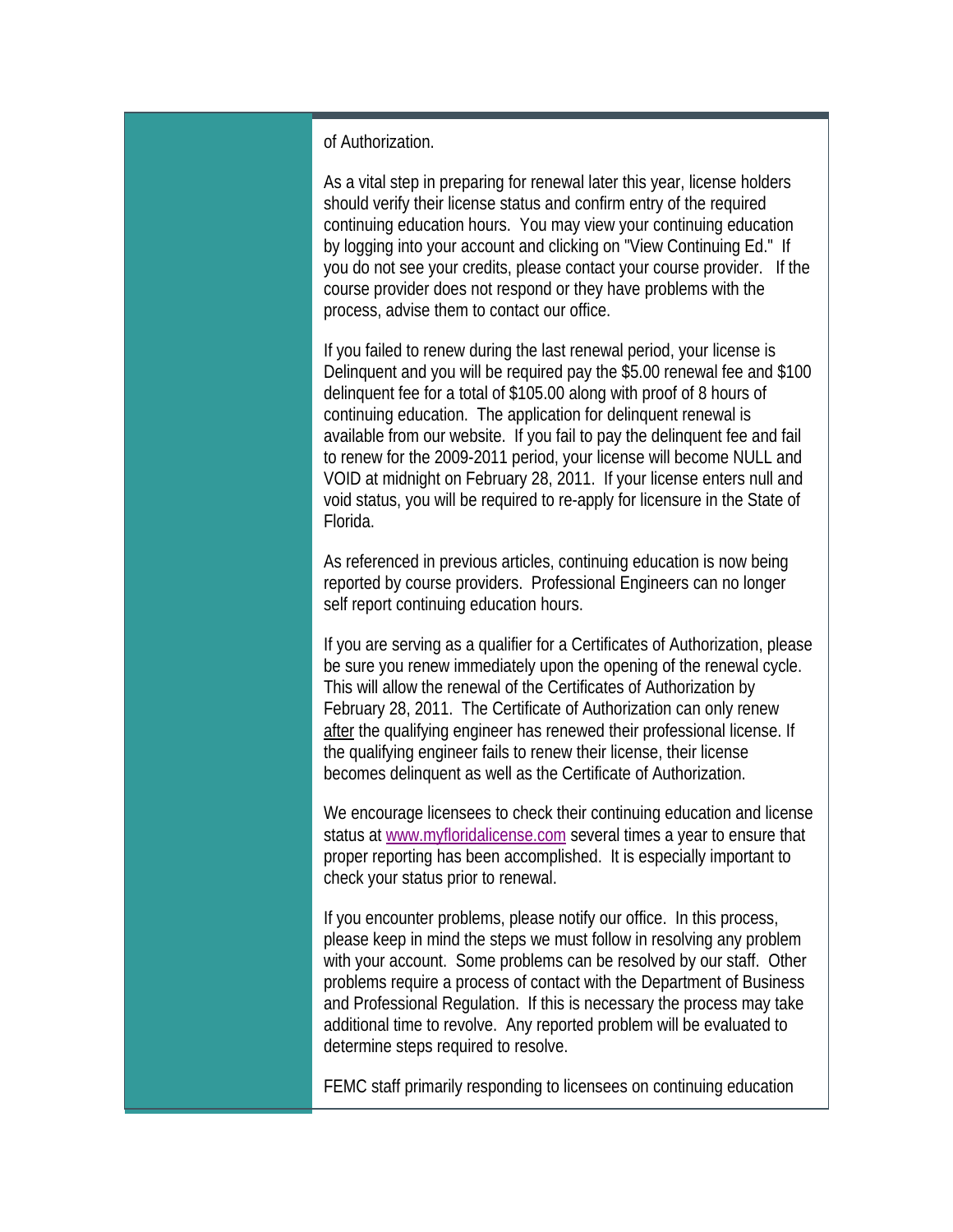issues is **Brian Lynch, Manager of Applications and Licensure** and **Nancy Wilkins, Licensure Analyst**.

# **Disciplinary Enforcement Activity**

#### **Rodrigo H. Cadavid, P.E.**

#### **PE 39415**

Licensee was charged with violating Section 471.033(1) (k), F.S., and Rule 61G15-19.001(6)(o), F.A.C., by violating and failing to comply with terms of a Final Order entered by the Board of Professional Engineers. The Board approved permanent revocation of license. Final Order issued 07/27/2009. APPEAL WAS TAKEN AND DISMISSED BY COURT 11/5/2009 REVOCATION EFFECTIVE 11/5/2009.

# **Remberto Contreras, P.E.**

## **PE 21522**

Licensee was charged with one (1) count of engaging in negligence in the practice of engineering and violating Section 471.033(1)(g), Florida Statutes. The Board approved a settlement stipulation imposing costs of \$500.00, reprimand, and probation of two (2) years, licensed restricted until he takes and passes and submits proof of passing NCEES Structural 1 Exam or equivalent, study guide and completion of Engineering Professionalism & Ethics course. Final Order issued 4-27- 09.

#### **Joseph Gilberti, P.E. PE 56079**

Licensee was charged with one (1) with violating Sections 455.227(1)(c) and 471.033(1)(d), Florida Statutes, by adjudicated guilty of a crime, which directly relates to the practice of engineering or the ability to practice engineering. The Board approved a settlement stipulation that imposed a fine of \$2,000.00, costs of \$117.00, probation of two (2) years. Final Order issued 7-1-09.

#### **David Gildart, P.E. PE 57456**

Licensee was charged with one (1) count of negligence in the practice of engineering, Section 471.033(1)(g). The Board approved a settlement stipulation imposing costs of \$1837.59, reprimand, two (2) years probation, project reviews at six (6) and eighteen (18) months, study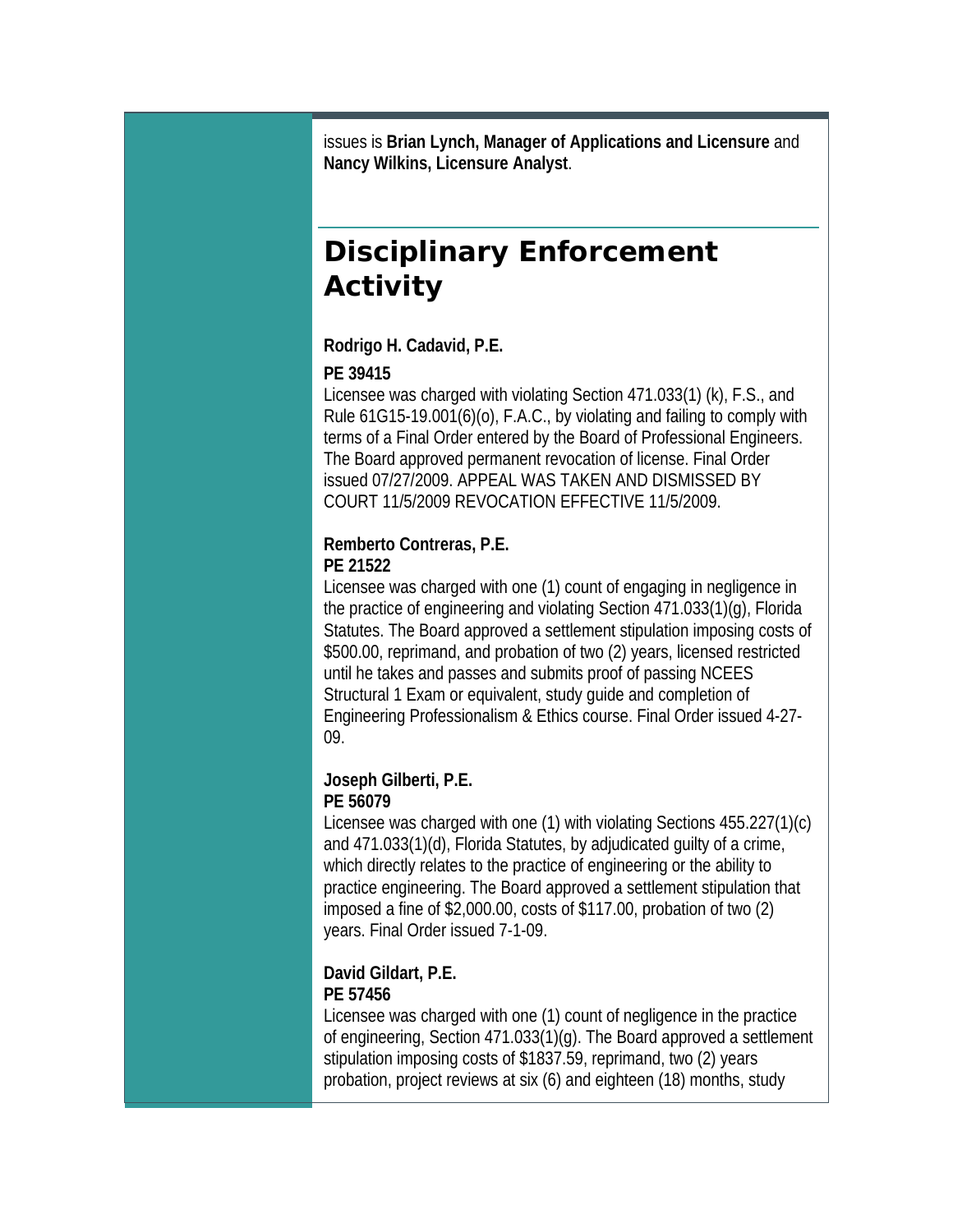guide, and completion of a Board approved Engineering Professionalism & Ethics course. Final order issued 11/04/09.

#### **David Giles, P.E. PE 45676**

Licensee was charged with one (1) count of making or filing a report or record that the licensee knows to be false, violating Section 471.033(1)(e), Florida Statutes and negligence in the practice of engineering and violation of Section 471.0331(1)(g), Florida Statutes, and Responsibility Rule 61G15-19.001(4), F.A.C. Following a hearing not involving disputed issues of material fact pursuant to Sections 120.569 and 120.57(2), Florida Statutes. The Final Order imposed a fine of \$5,000.00, costs of \$1010.00, reprimand, suspension of one (1) 1 year and thereafter until Respondent appears before the Board to lift the suspension, and be able to explain his understanding of signing, sealing and dating certifications as an engineer, completion of the study guide and completion of a Engineering Professionalism & Ethics course. Final Order issued 3-19-09.

#### **Kenneth A. Gonci, P.E. PE 61685**

Licensee was charged with two (2) counts of negligence in the practice of engineering, Section 471.033(1)(g) and Rule 61G15-19.001(4). The Board approved a settlement stipulation imposing costs of \$1,508.65, reprimand, project reviews at six (6) and eighteen (18) months, study guide, and completion of a Board approved Engineering Professionalism & Ethics course. Final order issued 01/20/2010.

#### **Mouaffak Hassoun, P.E. PE 61969**

Licensee was charged with one (1) count of violating the provisions of Rule 61G15-27.001 and violating Section 471.033(1)(a), Florida Statutes, by failing to notify the original engineer on a project required by the rule and by not performing adequate engineering analysis by prior acting a successor engineer; and one (1) count of engaging in negligence in the practice of engineering violating Section 471.033(1)(g), Florida Statutes, and Rule 61G15-19.001(4). Based on a settlement stipulation, the Board imposed fine of \$2,000.00, costs of \$2,020.00, reprimand, one (1) year probation, completion of the Laws & Rules Study Guide, and completion of a Engineering Professionalism & Ethics course; if licensee engages in sealing and signing engineering documents then he will be placed on two (2) years probation with project reviews at (6) and (18) months. Final Order Issued on 4-27-09.

**W. Gray Hodge, P.E.**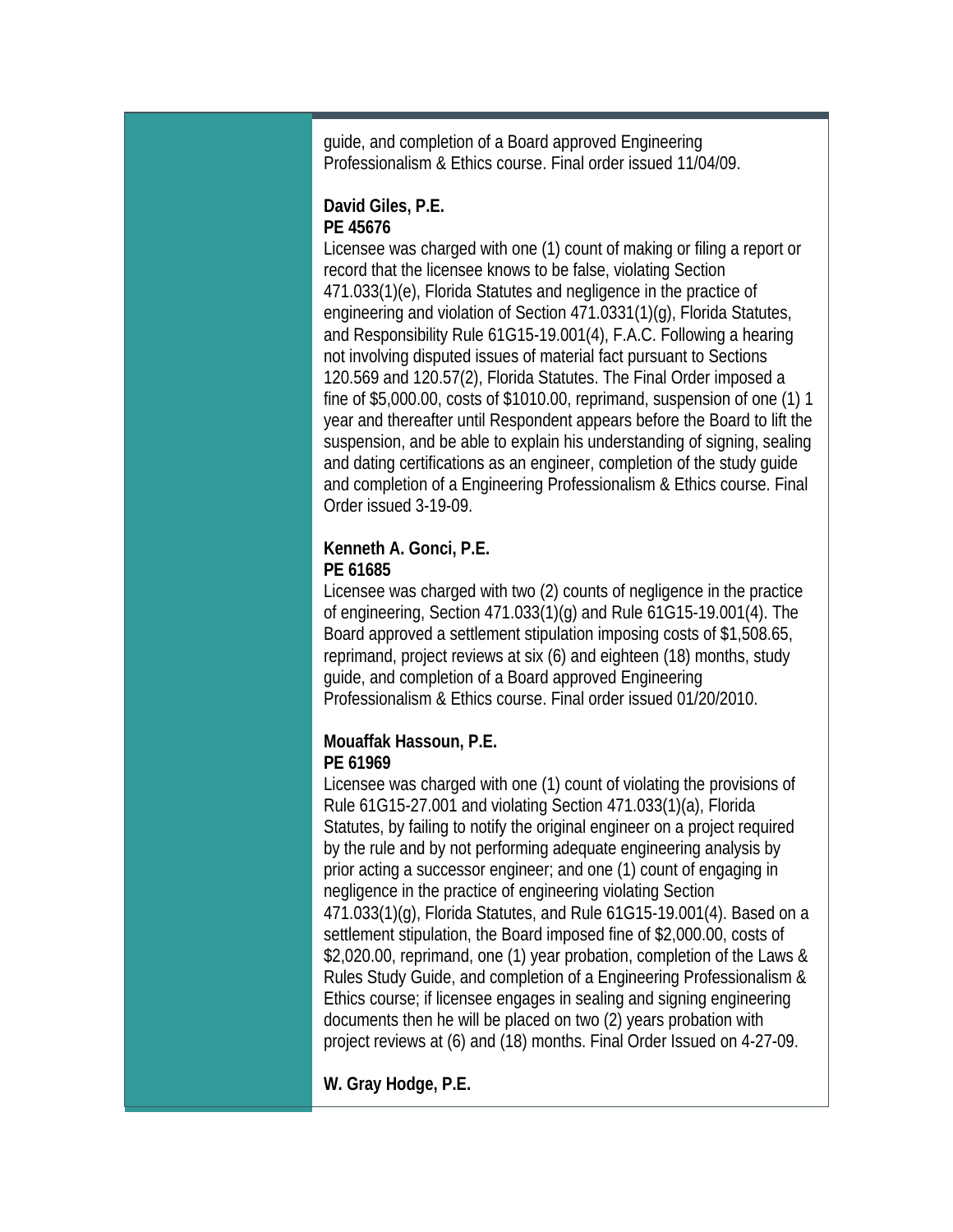#### **PE 45676**

Licensee was charged with one (1) count of negligence in the practice of engineering and violation of Section 471.0331(1)(g), Florida Statutes. Based on a settlement stipulation, the Board imposed fine of \$2,500.00, costs of \$2,000.00, reprimand, probation of two (2) years, completion of the Laws & Rules Study Guide, project review at six (6) and eighteen (18) months, and completion of a Engineering Professionalism & Ethics course. Final Order issued 2-24-09.

#### **Fred C. Jones, P.E. PE 54476**

Licensee was charged with multiple violations including 471.033(1)(a), F.S., violating a rule of the board; 471.033(1)(g), F.S., engaging in negligence in the practice of engineering; 471.033(1)(j), F.S., affixing a seal and name to drawings that were not prepared by him or under his supervision, direction, or control; 471.003(3), F.S., practicing architecture not incidental to his engineering practice; 61G15-27.001(2), F.A.C., prior to sealing and signing work a successor professional engineer shall be required to notify the original professional engineer, his successor's, by certified letter the successor's intention to use or reuse the original professional engineer's work; 61G15-30.005, F.A.C., failing as engineer of record to require submission of delegated engineering documents prepared by the delegated engineer and shall review those documents for compliance with his written engineering requirements; 61G15-31.008(1), F.A.C., failing to designate the foundation capacity or indicating material anticipated; 61G15-30.002(1), F.A.C., failing as engineer of record to be responsible for the preparation, signing, dating, sealing, and issuing of any engineering documents for any engineering service or creative work; and 61G15- 31.002(5), F.A.C., failing to have the requisite information provided for structural drawing. Based on the Final Order and approved Settlement Stipulation approved by the Board, Mr. Jones' has voluntarily relinquished his license and agrees to never reapply for licensure as a Professional Engineer in the State of Florida. Final Order issued 08-13- 09.

#### **James K. Kimes, P.E. PE 33678**

Licensee was charged with two (2) counts of violating the provisions of Section 455.227(1) (k), Florida Statutes by not complying with the provisions of a statute placing specific obligations upon a Professional Engineer, specifically by not complying with the requirements of Section 106.6 of the Florida Building Code. The Board approved a settlement stipulation imposed a fine of \$2,000.00, costs of \$3,318.00 and completion of Engineering Professionalism & Ethics course, study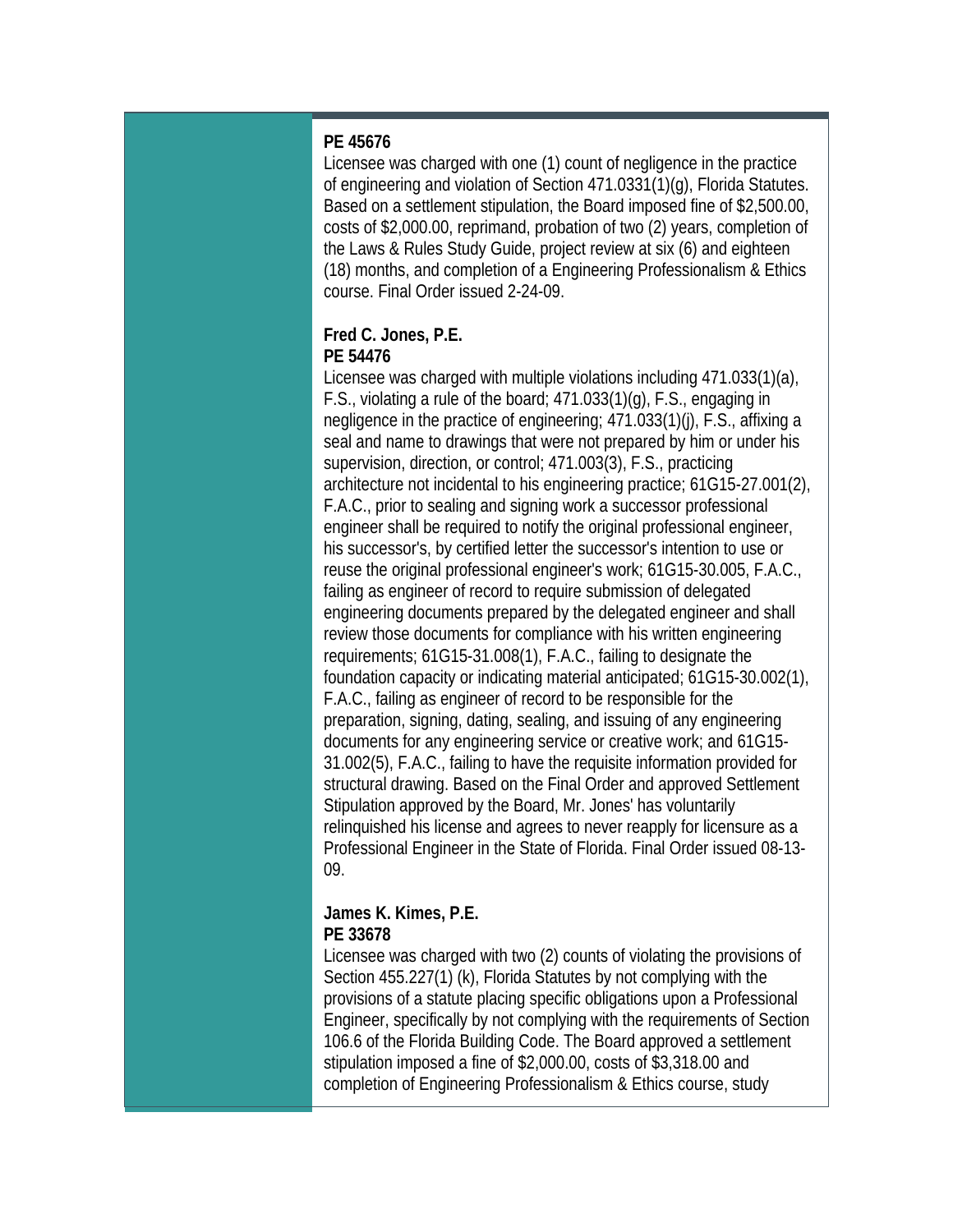guide. Final Order issued 3-19-09.

#### **Joseph Kosinski, P.E. PE 52288**

Licensee was charged with one (1) count of negligence in the practice of engineering and violation of Section 471.033(1)(g), Florida Statutes. Based on a settlement stipulation, the Board imposes costs of \$2,073.19, reprimand, completion of the Laws & Rules Study Guide and completion of an Engineering Professionalism & Ethics course. Final Order issued 2-24-09.

#### **Luis A. Lopez, P.E. PE 59805**

Licensee was charged with one (1) count of negligence in practice of engineering, Section 471.033(1)(g), Florida Statutes. The Board approved a settlement stipulation imposing costs of \$4,350.00, reprimand, probation of two (2) years, project review at six (6) and eighteen (18) months and completion of Engineering Professionalism & Ethics course, study guide. Final Order issued 7-1-09.

## **Antonio Lucia, P.E.**

#### **PE 60160**

Licensee was charged with one (1) count of negligence in practice of engineering, Section 471.033(1)(g), Florida Statutes. The Board approved a settlement stipulation imposing costs of \$3,977.00, probation of two (2) years, project review at six (6) and eighteen (18) months and completion of Engineering Professionalism & Ethics course, study guide. Final Order issued 7-1-09.

#### **Roger Malone, P.E. PE 56496**

Licensee was charged with one (1) count of engaging in misconduct in the practice of engineering and violating Section 471.033(1)(g), Florida Statutes. Based on the approved Settlement Stipulation, the Board has imposed a fine of \$5,000.00, costs of \$9,172.00, reprimand, appearance, project review upon recommencement of practice in the State of Florida, successful completion of an Engineering Professionalism & Ethics course and study guide. Final Order issued 08-13-09.

### **David R. Norris, P.E. PE 32186**

Licensee was charged with one (1) count of negligence in the practice of engineering, Section 471.033(1)(g), Florida Statutes, Rule 61G15- 19.001(4), Florida Administrative Code; one (1) count of violating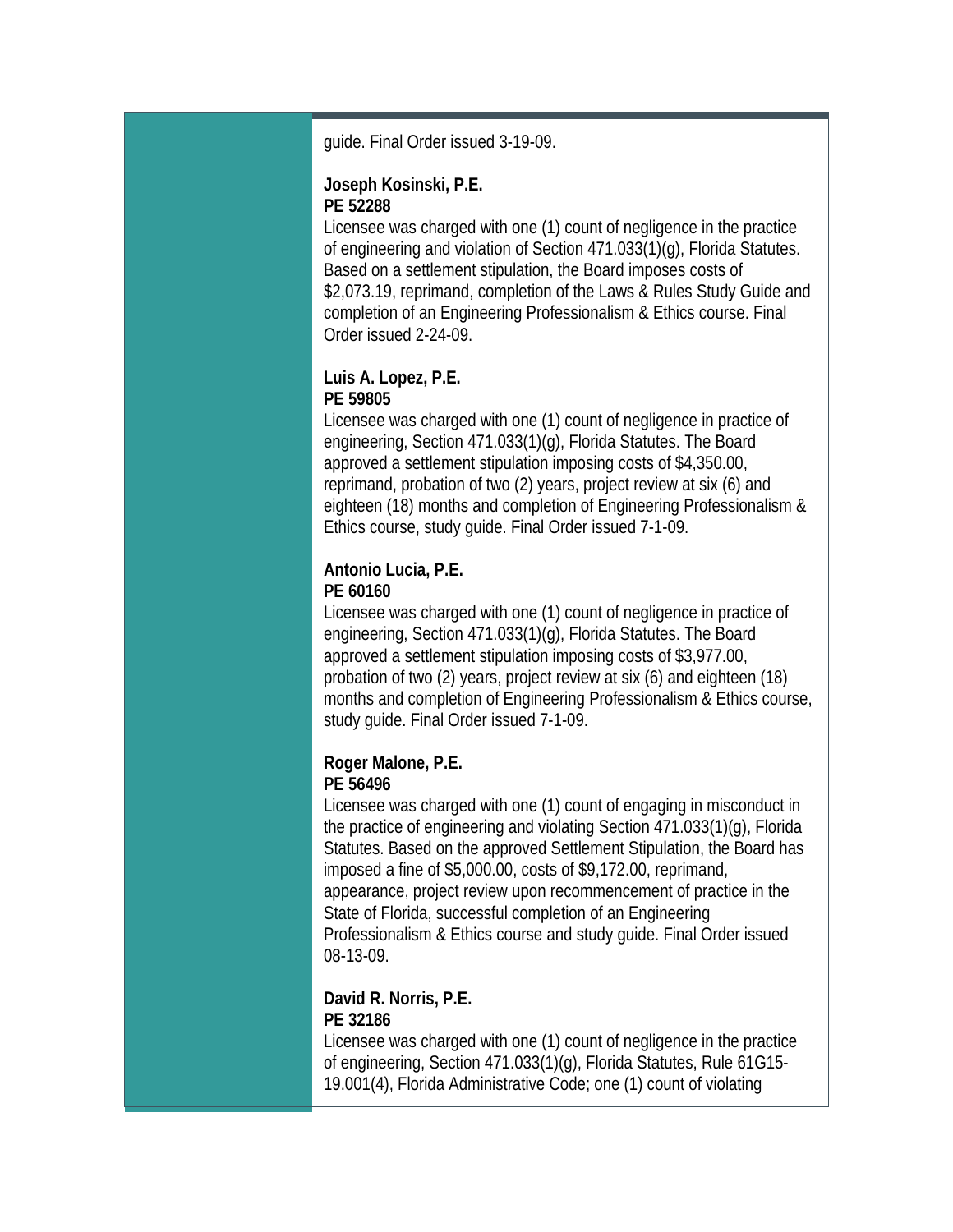Sections, 455.227(1)(k), and 471.033(1) (g), Florida Statutes, and Rule 61G15-19.001(6)(n), Florida Administrative Code, by not sealing, signing and dating each page of engineering design documents; not complying with the provisions of Section 489.113(9)(b) 2, Florida Statutes, and thus violating the provisions of Section 455.227)1)(k), Florida Statutes by not complying with the provisions of a statute placing specific obligations upon a Professional Engineer; violating the provisions of Section 471.033(1)(g), Florida Statutes, and Rule 61G15- 19.001(6), Florida Administrative Code, by committing misconduct in the practice of engineering by certifying to matters beyond his competence and involving matters which were beyond the scope of services provided. The Board approved a settlement stipulation imposing a fine of \$1,000.00, costs of \$2,500.00, reprimand, restriction on producing structural engineering manuals until passage of NCEES Structural 1 Exam, , probation of two (2) years, Intermediate Engineering Professionalism and Ethics Course, project review at six(6) and eighteen (18) months. Final Order issued 7-1-09.

#### **T. Stiles Peet, P.E. PE 49200**

Licensee was charged with one (1) count of failure to not seal or apply his signature to engineering documents submitted to the Engineer of Record and thus were required to be sealed, signed and dated under the provisions of Rules 61G15-23.002(2), Florida Administrative Code and by violating Section 471.033(1)(a), Florida Statutes and by violating Section 471.025(1), Florida Statutes and Rule 61G185-23.002, Administrative Code. The Board approved a settlement stipulation imposing costs of \$306.53, letter of guidance, Engineering Professionalism and Ethics Course, study guide and on-site visit. Final Order issued 2-24-09.

#### **Kemp D. Shalloway PE 19561**

Licensee was charged with one (1) count of violating Section 471.033(1)(g), and Rules 61G15-19.001(6)(f) by engaging in misconduct in the practice of engineering. The Board approved a settlement stipulation imposing a fine of \$2000.00, costs of \$5928.00, reprimand, study guide, and completion of a Board approved Engineering Professionalism & Ethics course. Final order issued 11/12/09.

**Seng-Chai Tan, P.E. PE 46765**  Licensee was charged with violating Section 471.033(1)(g), Florida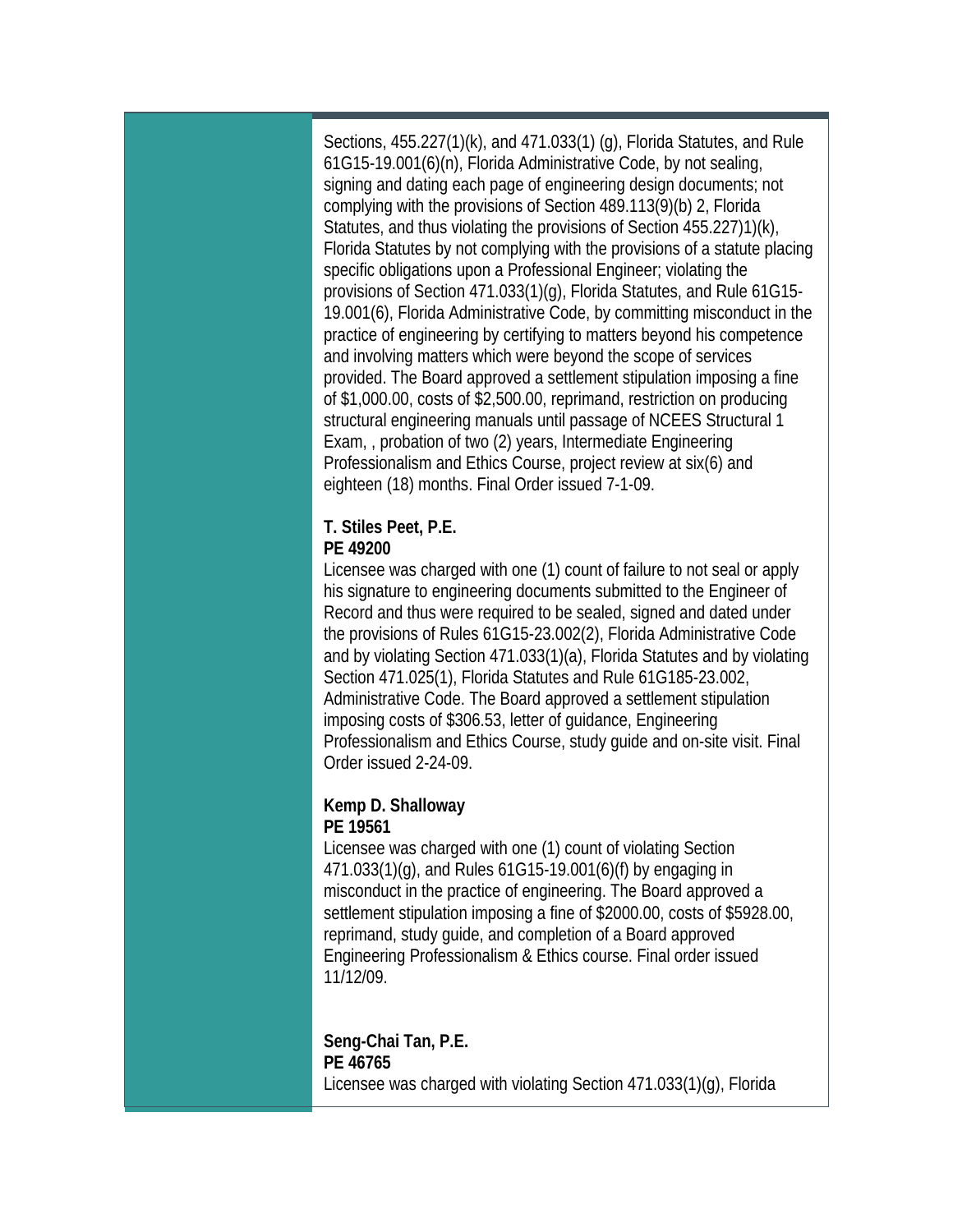Statutes and Rule 61G15-19.001(4), F.A.C., by engaging in negligence in the practice of engineering. Based on the Board-approved Settlement Stipulation, the Board has imposed costs of \$3131.83, reprimand, appearance, probation for two (2) years, study guide, successful completion of an Engineering Professionalism & Ethics course and project review at six(6) and eighteen (18) months. Final Order issued 08-13-09.

#### **Manuel Valdes-Linares, P.E. PE 14393**

Licensee was charged with three (3) counts of engaging in negligence in the practice of engineering and violating Section 471.033(1)(g), Florida Statutes. The Board imposed a fine of \$3,000.00, costs of \$1,668.20, suspension for one (1) year, reprimand, probation of two (2) years, study guide and completion of Engineering Professionalism and Ethics course. Final Order issued 1-09-09.

## **Costas Vatikiotis, P.E.**

### **PE 45631**

Licensee was charged with violating Section 471.033(1) (l)(g), F.S., Section 471.033(1)(a) and Rule 61G15-19.001(6)(j), F.A.C. The Board approved a settlement stipulation in which the subject agreed to voluntarily relinquish his license effective April 1, 2010. Final Order was issued 12/23/09.

#### **Robert Wood, P.E. PE 31542**

Licensee was charged with violating Section 471.033(1)(g), Florida Statutes, and Rule 61G15-19.001(4), F.A.C., by engaging in negligence in the practice of engineering. The Board approved a settlement stipulation imposing a fine of \$500.00, costs of \$5362.24, reprimand, two (2) years probation, project reviews at six (6) and eighteen (18) months, study guide, and completion of a Board approved Engineering Professionalism & Ethics course. Final order issued 11/04/09.

## **Richard Wasilewski, P.E.**

### **PE 15586**

Licensee was charged with two (2) counts of negligence in the practice of engineering, Section 471.033(1) (l)(g), F.S.. The Board approved a counter stipulation imposing a fine of \$1,000.00, costs of \$1,795.00, reprimand, completion of a Board-approved Engineering Professionalism & Ethics course, study guide, and project reviews at six (6) and eighteen (18) months. Final Order was issued 02/16/2010.

**James A. Zaleski, P.E.**